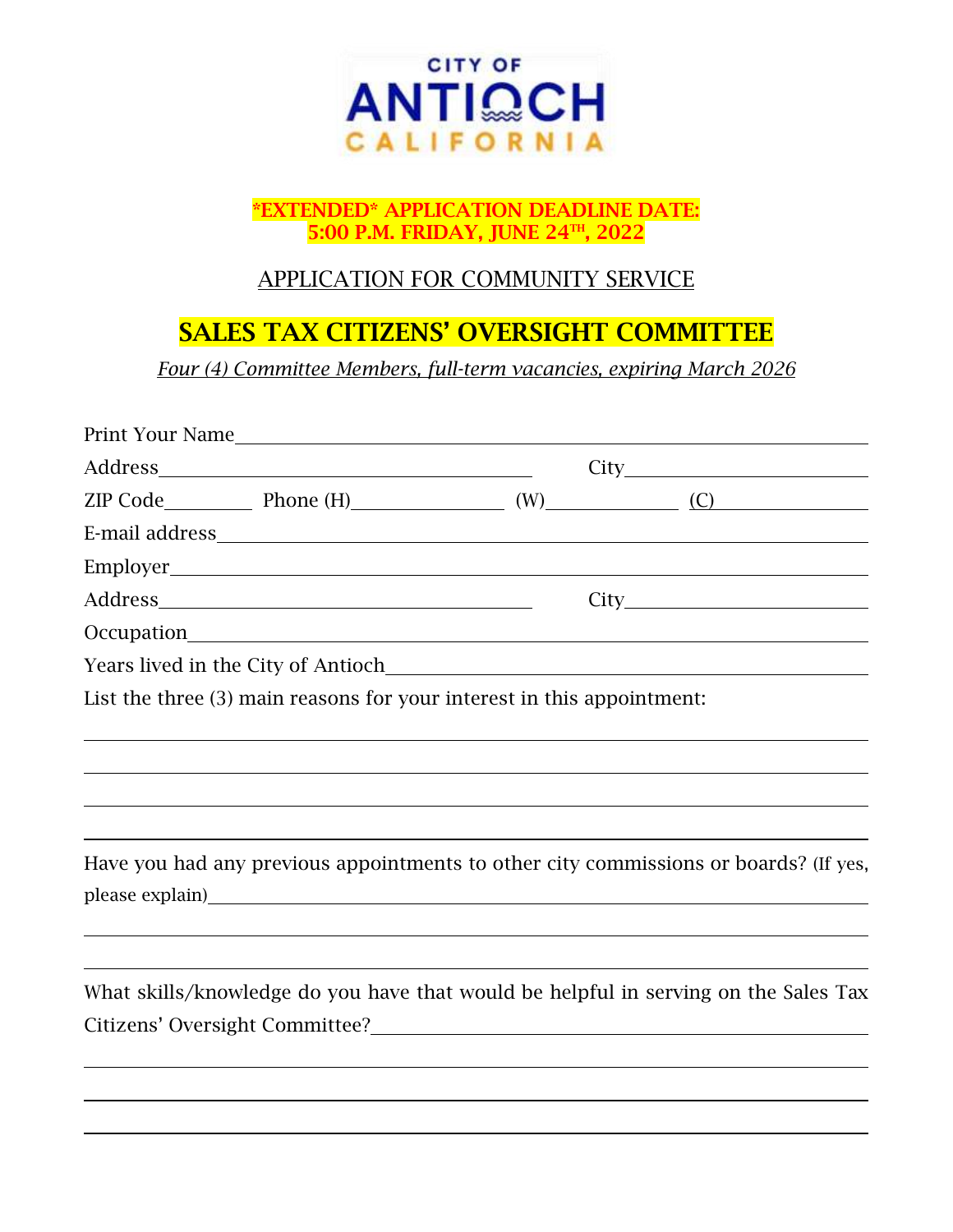Please indicate any further information or comments you wish to make that would be helpful in reviewing your application.

Can you attend meetings at the designated days and time?

PLEASE ATTACH YOUR RESUME *(Recommended to enhance your application).*

### PLEASE NOTE THIS COMPLETED APPLICATION IS AVAILABLE FOR PUBLIC REVIEW.

Committee Members are required to file a FPPC Form 700 (Statement of Economic Interests) disclosing their property, business and investment interests, with the City Clerk.

Email completed application with resume to: [cityclerk@antiochca.gov.](mailto:cityclerk@antiochca.gov) You can also mail/deliver to:

> Office of the City Clerk City of Antioch 200 "H" Street P.O. Box 5007 Antioch, CA 94531-5007